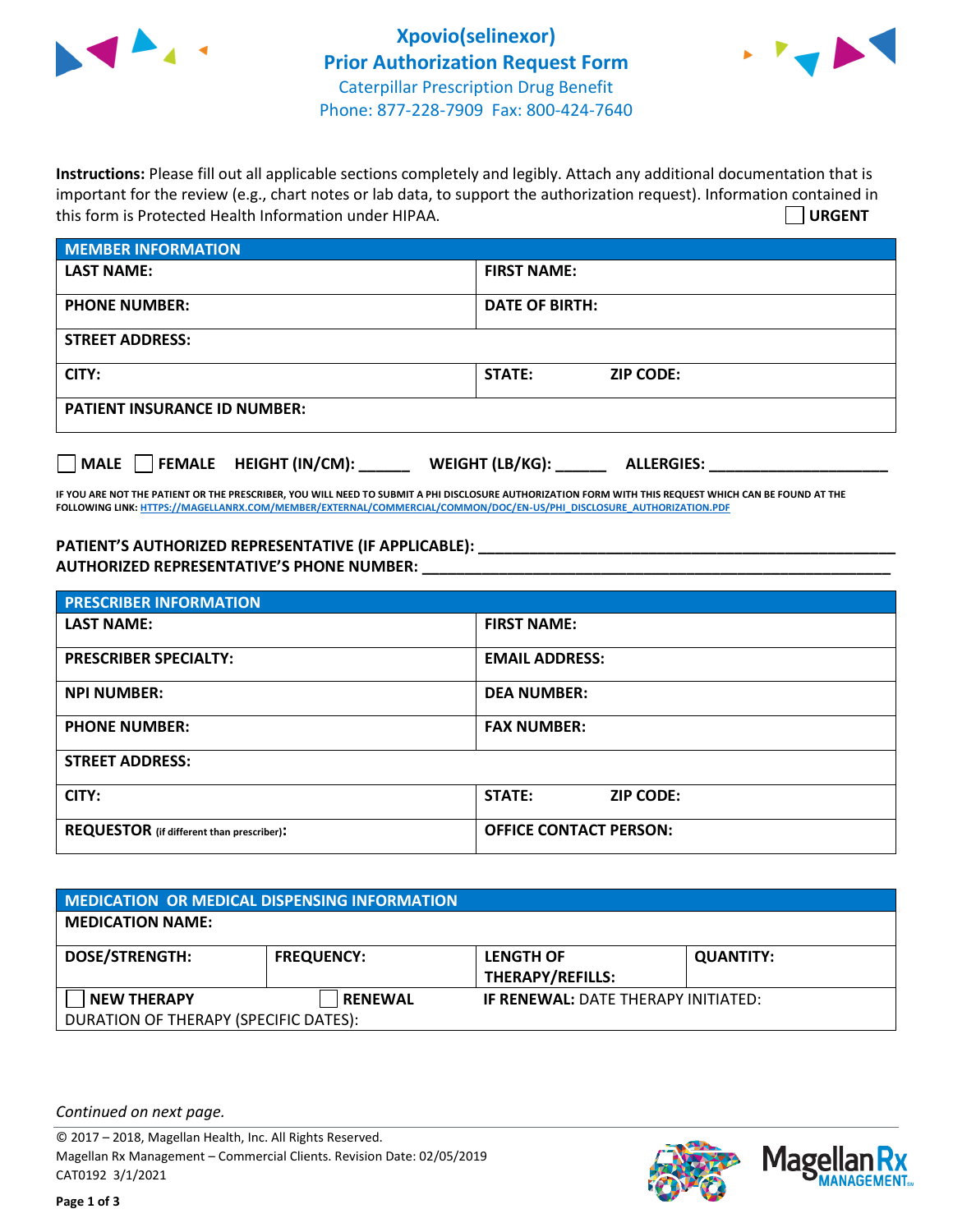



| MEMBER'S LAST NAME: NAME:                                                                                                                                                                                 | <b>MEMBER'S FIRST NAME:</b> NAME:                                                                                  |                                           |  |  |
|-----------------------------------------------------------------------------------------------------------------------------------------------------------------------------------------------------------|--------------------------------------------------------------------------------------------------------------------|-------------------------------------------|--|--|
|                                                                                                                                                                                                           | 1. HAS THE PATIENT TRIED ANY OTHER MEDICATIONS FOR THIS CONDITION?                                                 | YES (if yes, complete below)<br><b>NO</b> |  |  |
| <b>MEDICATION/THERAPY (SPECIFY</b>                                                                                                                                                                        | <b>DURATION OF THERAPY (SPECIFY</b>                                                                                | <b>RESPONSE/REASON FOR</b>                |  |  |
| DRUG NAME AND DOSAGE):                                                                                                                                                                                    | DATES):                                                                                                            | <b>FAILURE/ALLERGY:</b>                   |  |  |
|                                                                                                                                                                                                           |                                                                                                                    |                                           |  |  |
|                                                                                                                                                                                                           |                                                                                                                    |                                           |  |  |
| <b>2. LIST DIAGNOSES:</b>                                                                                                                                                                                 |                                                                                                                    | <b>ICD-10:</b>                            |  |  |
| □ Multiple myeloma                                                                                                                                                                                        |                                                                                                                    |                                           |  |  |
| Diffuse large B-cell lymphoma(DLBCL)                                                                                                                                                                      |                                                                                                                    |                                           |  |  |
| □ Other diagnosis: ____________________ICD-10 Code(s): ________________________                                                                                                                           |                                                                                                                    |                                           |  |  |
|                                                                                                                                                                                                           | 3. REQUIRED CLINICAL INFORMATION: PLEASE PROVIDE ALL RELEVANT CLINICAL INFORMATION TO SUPPORT A                    |                                           |  |  |
| PRIOR AUTHORIZATION.                                                                                                                                                                                      |                                                                                                                    |                                           |  |  |
| <b>Clinical Information:</b>                                                                                                                                                                              |                                                                                                                    |                                           |  |  |
|                                                                                                                                                                                                           | Is this drug being prescribed to this patient as part of a treatment regimen specified within a sponsored clinical |                                           |  |  |
| trial? $\square$ Yes $\square$ No                                                                                                                                                                         |                                                                                                                    |                                           |  |  |
|                                                                                                                                                                                                           |                                                                                                                    |                                           |  |  |
| For diagnosis of multiple myeloma, please answer the following:                                                                                                                                           |                                                                                                                    |                                           |  |  |
|                                                                                                                                                                                                           | Is patient going to be using dexamethasone in combination with Xpovio? $\Box$ Yes $\Box$ No                        |                                           |  |  |
| Will patient also be treated with Velcade (bortezomib)? $\Box$ Yes $\Box$ No                                                                                                                              |                                                                                                                    |                                           |  |  |
| Is patient's disease refractory to at least one prior therapy? $\Box$ Yes $\Box$ No                                                                                                                       |                                                                                                                    |                                           |  |  |
| Is patient's disease refractory to no more than three prior therapies? $\Box$ Yes $\Box$ No                                                                                                               |                                                                                                                    |                                           |  |  |
| Does patient have systemic light chain amyloidosis? $\Box$ Yes $\Box$ No                                                                                                                                  |                                                                                                                    |                                           |  |  |
| Does patient have CNS involvement of their disease? $\Box$ Yes $\Box$ No                                                                                                                                  |                                                                                                                    |                                           |  |  |
| Is patient's disease refractory to at least two proteasome inhibitors (such as Ninlaro(ixazomib),<br>Velcade(bortezomib), Kyprolis(carfilzomib))? $\Box$ Yes $\Box$ No Please submit chart documentation. |                                                                                                                    |                                           |  |  |
|                                                                                                                                                                                                           |                                                                                                                    |                                           |  |  |
|                                                                                                                                                                                                           | Is patient's disease refractory to at least two immunomodulatory agents (such as Revlimid (lenolidomide),          |                                           |  |  |
|                                                                                                                                                                                                           | Thalomid (thalidomide), Pomalyst (pomalidomide))? $\Box$ Yes $\Box$ No Please submit chart documentation.          |                                           |  |  |
| Is patient's disease refractory to an anti-CD38 monoclonal antibody (such as Darzalex (daratumumab))?<br>$\Box$ Yes $\Box$ No Please submit chart documentation.                                          |                                                                                                                    |                                           |  |  |
|                                                                                                                                                                                                           |                                                                                                                    |                                           |  |  |
|                                                                                                                                                                                                           | For diagnosis of diffuse large B-cell lymphoma(DLBCL), please answer the following:                                |                                           |  |  |
| Has patient received at least 2, but no more than 5 previous systemic regimens for the of diffuse large B-cell<br>lymphoma(DLBCL)? $\Box$ Yes $\Box$ No Please submit chart documentation.                |                                                                                                                    |                                           |  |  |
|                                                                                                                                                                                                           |                                                                                                                    |                                           |  |  |



Magellan Rx

**MANAGEMENT**.